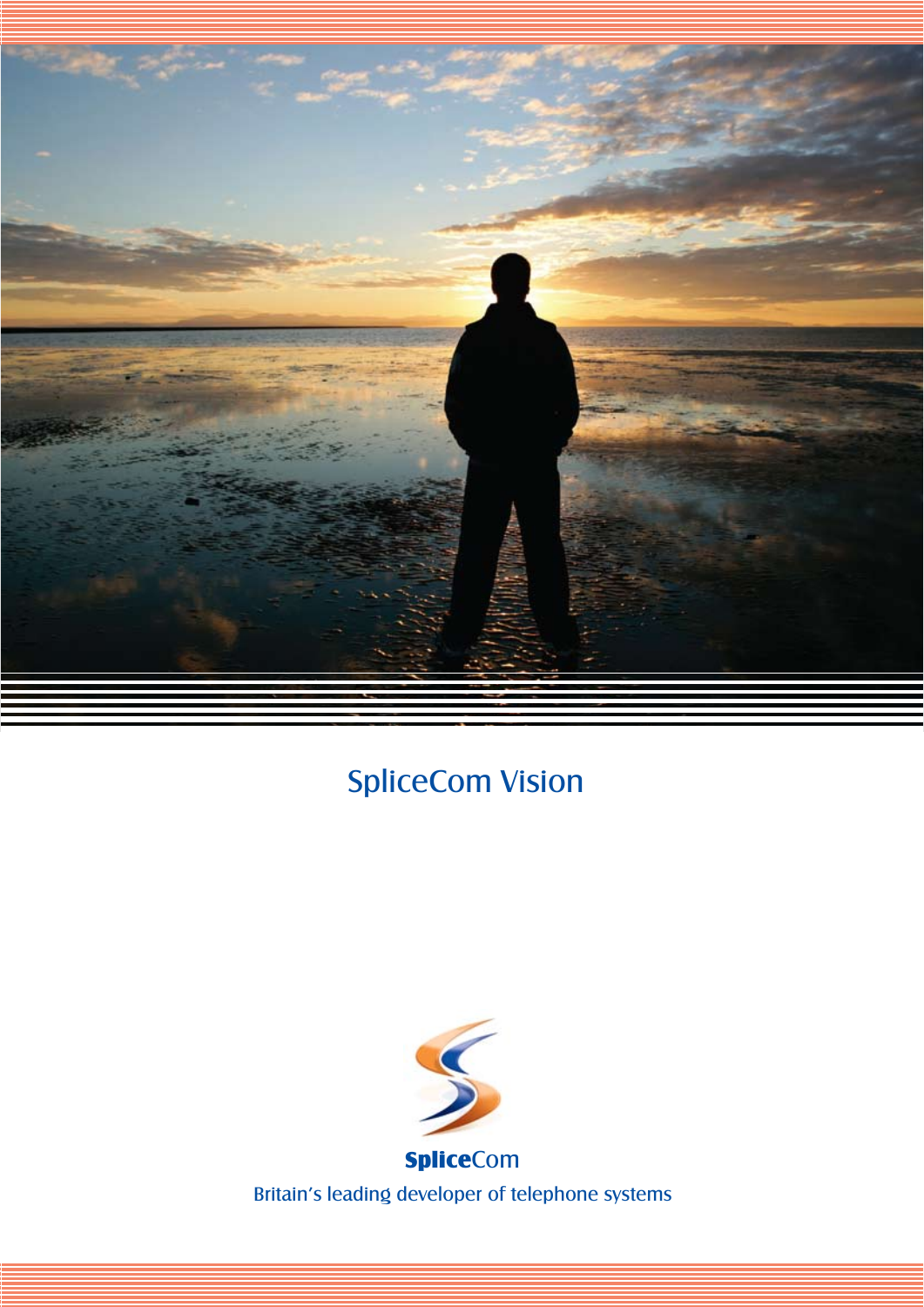#### Vision - What is it?

Businesses today have to be able to see into the future as well as look at and learn from the past. Vision allows business people to view the information that enables them to improve the way their company operates and the manner in which they serve their customers. Vision gives businesses a dashboard by which they can ramp up the levels of their responsiveness, critical in today's ultra competitive market place. SpliceCom Vision is a suite of software applications that have been singularly designed to operate with the award winning **max**imiser Pure IP Business Telephone System. Vision's design means that in conjunction with **max**imiser, it operates as ONE entity, providing detailed and intimate information upon which sound business decisions can be based.

As **max**imiser runs as a single system, no matter how many sites it is distributed across or how many home based, remote or mobile employees are connected, Vision is able to collect information on every Department and every individual – wherever they might be. Likewise realtime information can be delivered to department heads and managers totally independent of their location; via their PDA, web browser, PCS 60 IP Softphone/Phone Partner or PCS 580 IP Screen Phone. And as for your workforce, Vision works hard for them too, by offering far greater managed flexibility over the way they choose to handle their telephone calls when they're out of the office.

Vision offers a Business Dashboard for companies of all sizes, delivering a comprehensive range of real-time information and historical reports to those that need it, irrespective of where they might be. Technical Support or Sales Order Processing, Customer Service or Accounts, Help Desk or Sales, whatever area of the business you need to focus on, Vision has the answers. This allows issues to be identified and rectified before they become business-impacting problems, whilst optimising resources at all times for maximum productivity. It also provides the real-time information needed to ensure that operations run smoothly. Are we meeting our service levels on the Help Desk? How many abandoned callers haven't been called back yet? Do customers have to wait in a queue longer than necessary because we have insufficient resource to handle all the auto attendant calls? These are the type of questions that can be effortlessly answered by Vision.

## Vision offers a Business Dashboard delivering a comprehensive range of real-time information and historical reports irrespective of where you may be.....

The business telephone system is the lifeblood of many companies' communications and therefore is ideally placed to collect valuable data, from which in-depth information, telling you exactly how well your company and workforce are performing, can be extracted. Because it's been developed specifically to work as a single entity in conjunction with maximiser, SpliceCom Vision offers unrivalled integration enhancing and extending Call Management into true Business Management. Vision can drill down further in the telephony platform for valuable information then ever before, delivering a wealth of relevant, business critical reports and a depth of real time information to Company Directors and Departmental Managers, exactly when and where it's needed.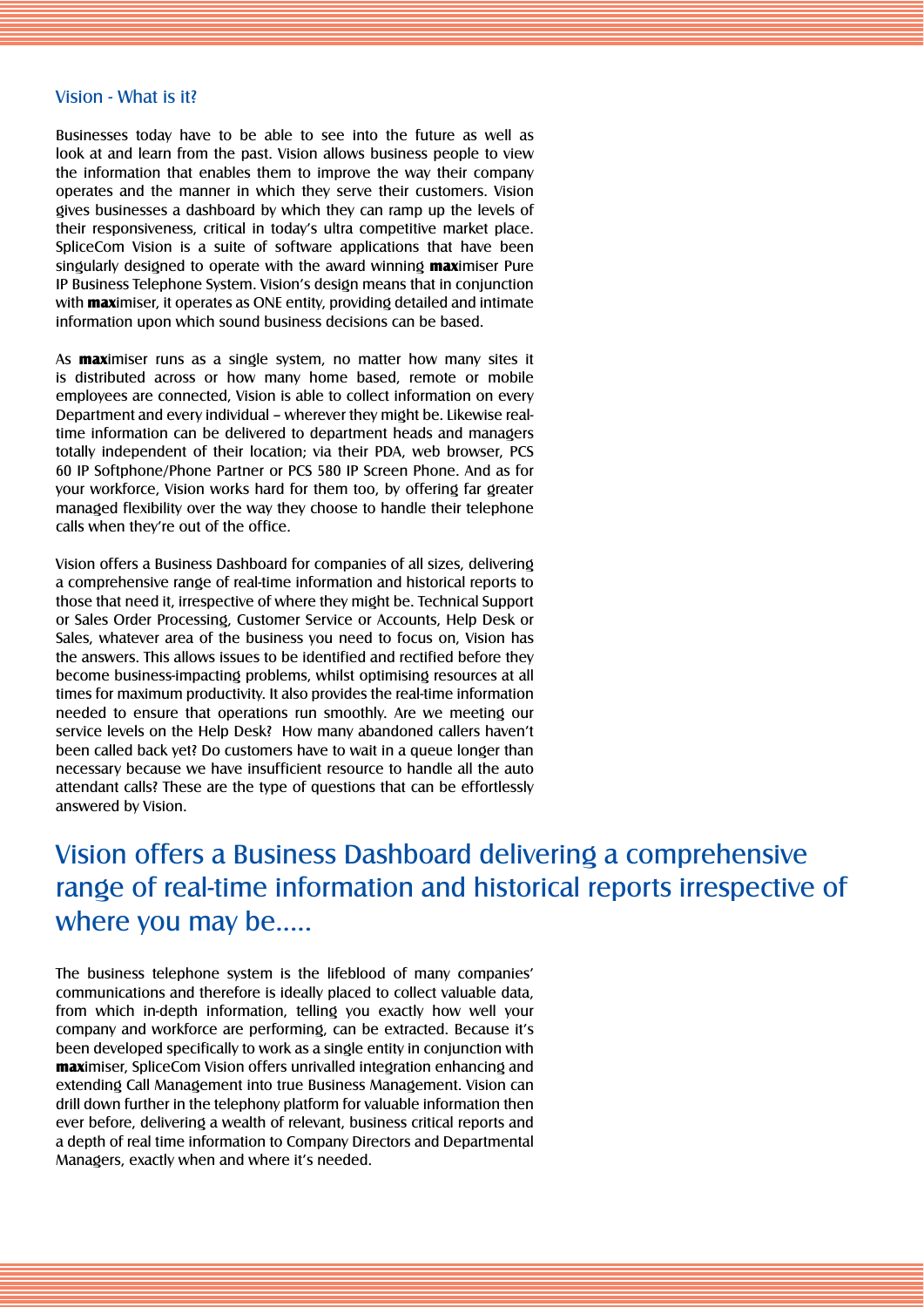

All the business critical information you need, when and where you need it.

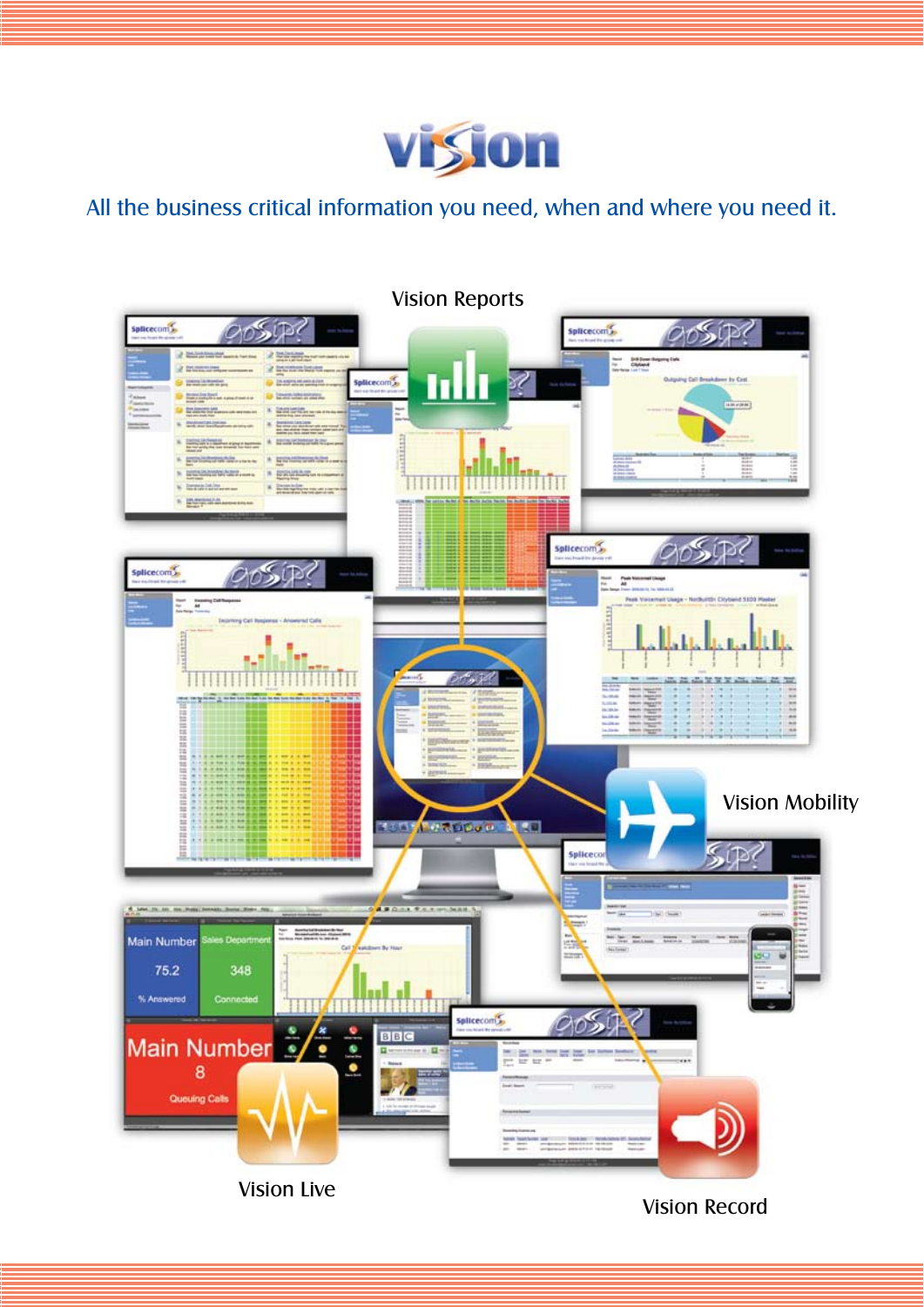#### SpliceCom Vision

Splicecom Vision is a web based application suite developed from the ground up by SpliceCom to work with **max**imiser - and only work with **max**imiser. Utilising the latest AJAX and Web 2.0 technologies, SpliceCom Vision offers information and control over four critical areas of your business;











Vision Reports Vision Record Vision Live Vision Mobility



Vision Reports

Your business telephone system holds vital information on how your business is performing, but how can you get it? Call Logging gives you the raw information, whilst Call Management applications allow you to drill a little bit deeper. But often these third party applications don't always interpret the data from the phone system in the absolutely accurate manner. Vision Reports give you an in-depth company wide view of how your business is performing, when you want it and how you want it. All reports can be accessed through your web browser from anywhere at any time and printed off if required. Key reports can be scheduled by time and date and delivered to individuals or groups by email and you can build your own reporting groups. Vision Reports is broken down into three main areas; Call Performance Profiles, Cost Analysis and Capacity Planning. This includes the following reports;







splicecom,

All reports include both graphical and tabular information, allowing the information you really need to be easily and clearly seen.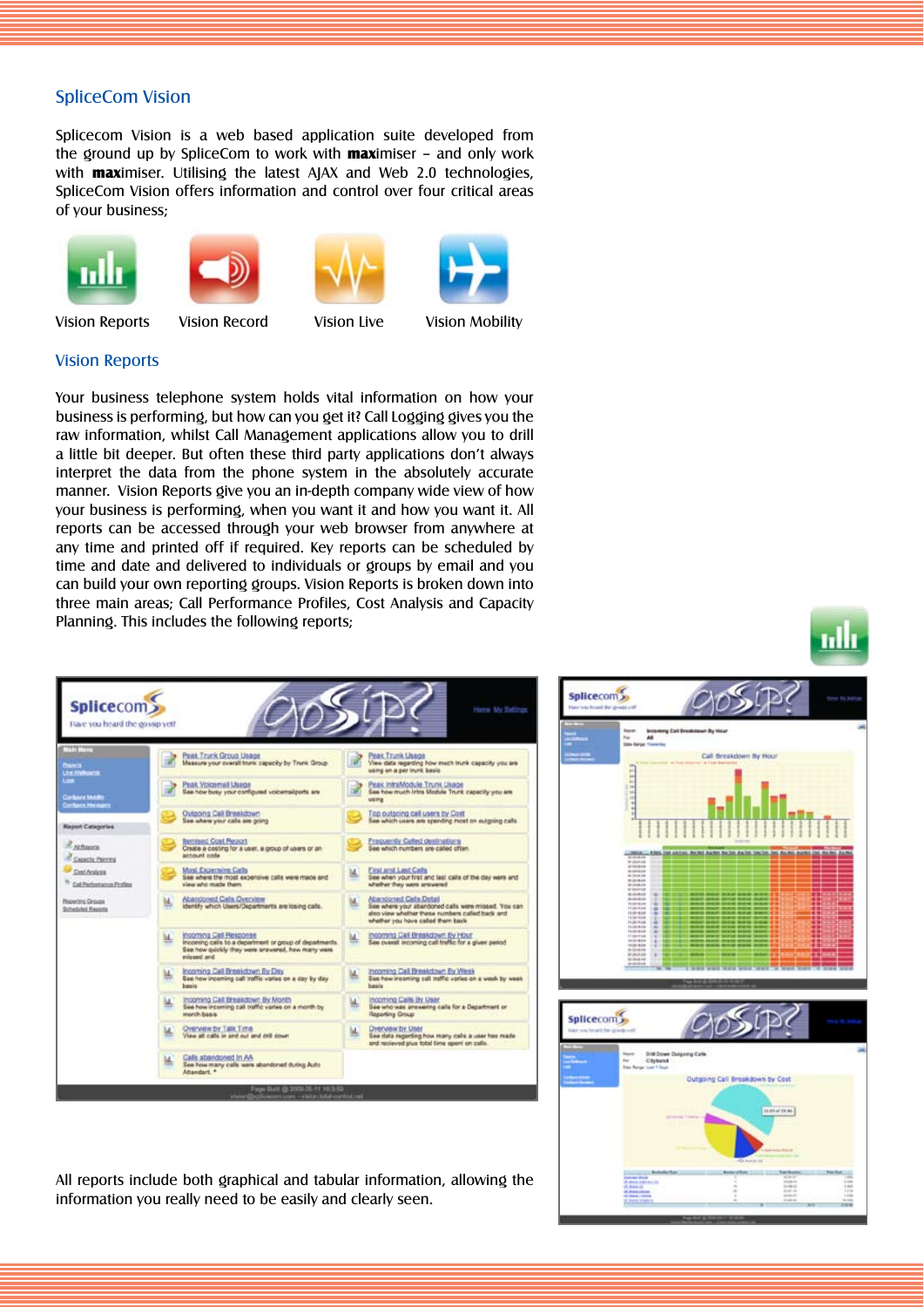#### Vision Record

Vision Record seamlessly integrates the automatic and/or manual Call Recordings produced by maximiser into Vision Reports, allowing them to be easily managed, searched for and played-back when ever necessary. Details of the Call Recording – including the ability to "click & play" - are included with the full call logging record of each call.

Providing fully integrated Call Recording as a standard feature is one of maximiser's many strengths. Utilised for training purposes, to meet regulatory requirements or simply to keep a record of telephone conversations and transactions, maximiser's Call Recording capabilities are totally independent of the trunk type that the call is delivered over. There's no requirement for different interface cards to handle recording over SIP, PRI, BRI, DPNSS or H.323 trunks, because it's all handled within the central architecture, which can be centralised or distributed across multiple sites. Likewise, Call Recording is delivered independently of handset type; IP, analogue or GSM/3G mobile.

Because maximiser's integrated Call Recording application actually "understands" what's going on, it allows each leg of a call to be recorded separately, no matter how many times it is transferred. Vision Record then allows each 'individual leg' of a transferred call to be displayed in Vision Reports, where they're grouped together. This makes it extremely simple to just "click & play" and so listen to an entire call, regardless of how many people the call has been transferred to. And as Music-on-Hold isn't recorded on a transferred call either, there's no wasted recording space or time.

The provision of call recording as an integrated application within maximiser, managed through Vision Record and Vision Reports, delivers a sophisticated, flexible and easy to use solution that is considerably more cost-effective and efficient than that delivered by bolting-on expensive 3rd Party recorders.

#### Vision Live

Delivering real time information on your business performance to those that need it, Vision Live allows potential issues to be identified and resolved before they can impact operations. Vision Live provides the information that enables companies to optimise their resources for maximum productivity, so facilitating a smooth running operation.

Each Vision Live wallboard allows Departmental or individual performance to be monitored.

- Average Call Time (Today)
- Average Ring Time (Today)
- Average Ring Time (Current)
- Calls Queued
- Calls Connected
- Maximum Ring Time (Today)
- Maximum Ring Time (Current)
- **Missed Calls**
- **Total Calls**
- Total Inbound Calls
- Total Outbound Calls
- Vision Reports Graph
- Busy Lamp Field Display
- User, Department or Reporting Group
- External Web Page





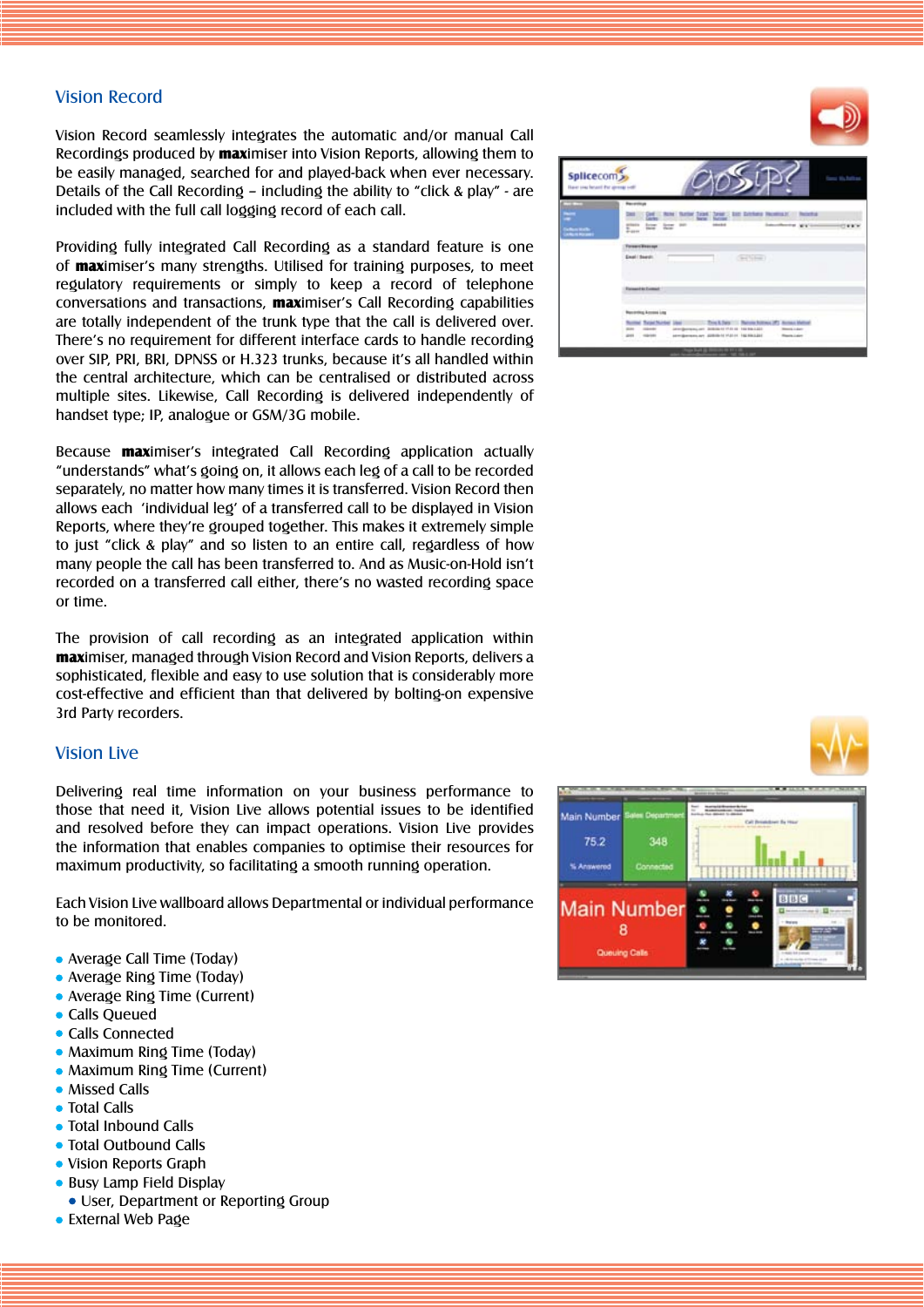In addition, configurable thresholds can be set for Warnings and Alarms, on individual variables. These thresholds can be set to "Greater Than" or "Less Than", a user definable count or time setting allowing the tile to flash once the threshold has been exceeded. The colours used to indicate a Warning and Alarm are user definable, ideal for alerting you to any dips in service levels.

Vision Live allows you to access "the information behind the information" by clicking on a Wallboard to drill down further, so allowing you to react immediately to any abnormal occurrence.

#### Vision Mobility

Ideal for today's mobile working practices, Vision Mobility is specifically aimed at business users of notebook/laptop PCs, giving them more freedom and greater flexibility and control over the way they handle their telephone calls when out of the office. Accessed through a standard web browser, Vision Mobility doesn't need any PC applications to be loaded. There's also no requirement for complex routing or Virtual Private Networks (VPNs), so it's easy to set up, use and maintain, making it "IT Department Friendly".

Vision Mobility is divided into five main areas;

- Quick Settings
- Messages
- Web Phone
- Settings
- Call Logs

Quick Settings allows your workforce to instantly change and update their most frequently used call routing and availability options when they're out of the office. This includes;

- Do Not Disturb
	- On/Off
- Call Divert Type
	- Personal Calls
	- Personal & Group Calls
	- Single Telephone
	- Dual Telephones
- Call Divert Destination
	- Desktop Phone
	- Home Phone
	- Mobile Phone
	- Spare Phone
- Out of Office Message
	- In the Office
	- Meeting
	- Lunch
	- Holidav
	- Off Site
- Extension Anywhere Destination (only if enabled)
	- **Desktop Phone**
	- Home Phone
	- Mobile Phone
	- Spare Phone





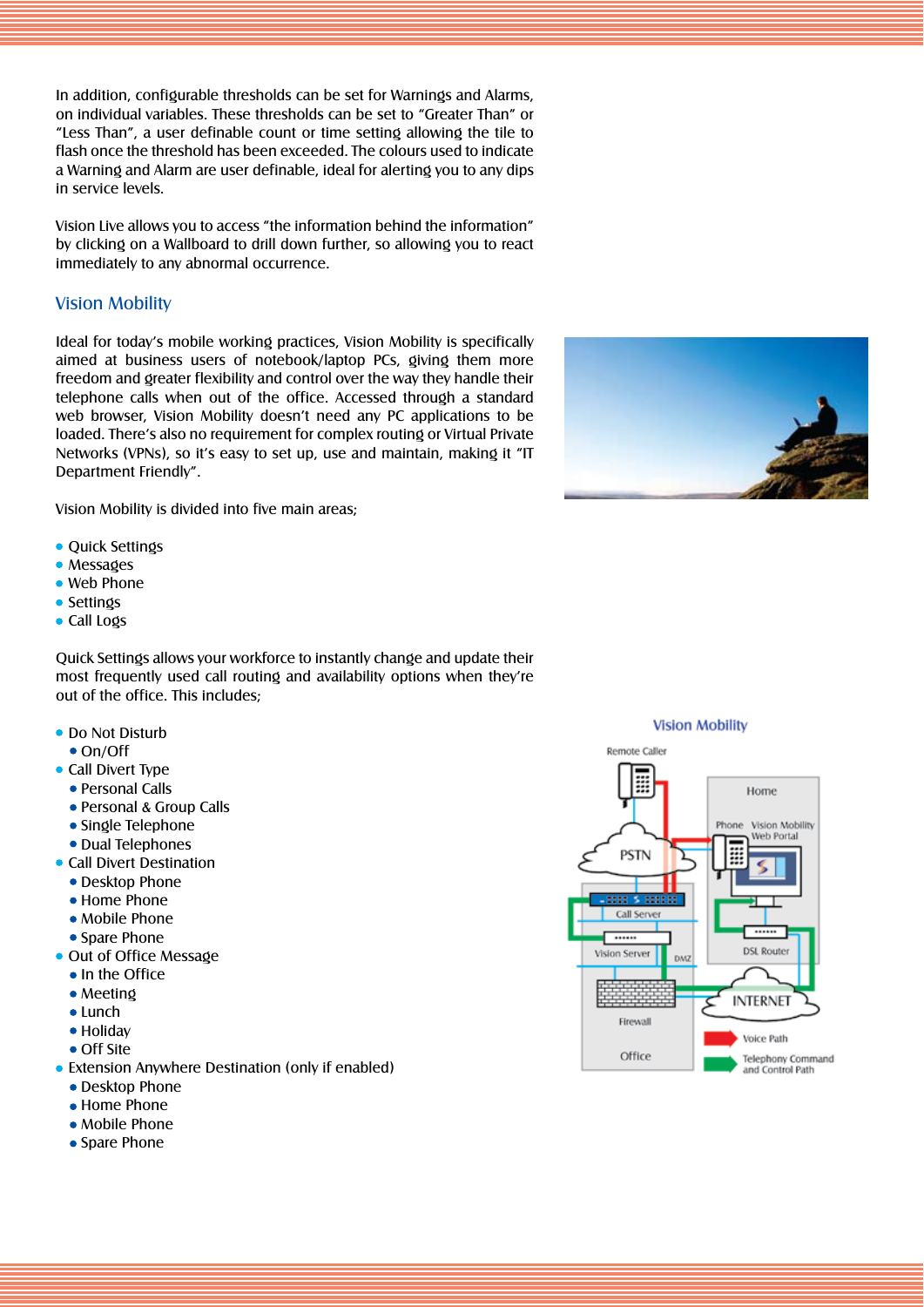The Messages area provides you with a record of all calls made by you and all calls made to you, including voicemail and SMS messages. If you are a member of a Department or Group, you'll have a similar record for these as well. Distinctive icons clearly show which calls were answered - and more importantly which ones weren't. You can playback your voicemail messages and read your SMS messages directly through your web browser.

The Web Phone area provides telephony information and control via your web browser and works in partnership with your **max**imiser desktop, home or GSM/3G phone. Caller Display, look-up and dial by Directory, Favourites - which combines Busy Lamp Field, Direct Station Select, Line Ringing & Call Pick-up facilities - are all provided.

All your attributes can be viewed and changed via Settings;

- Follow Me/To
- Forward on Busy/To
- **Forward on No Answer/To**
- Do Not Disturb/Exceptions
- Call Waiting
- Out of Office
- Ring Tones
- Speed Dials

The most frequently changed settings are also available on the Home page; Do Not Disturb, Diversion Type, Diversion Device, Out of Office status and Extension Anywhere (if enabled).

The Call Log area lists full details of your call history. Hyperlinks against transferred calls makes every investigation easy, whilst Call Recordings, providing the facility has been enabled, are available against your call details and can be played back through your web browser.

#### Vision Mobility for next generation mobile phones

Users of the latest intelligent mobile phones have a different set of needs and requirements for their ideal mobility solution than those wishing to use their laptop or notebook PC in conjunction with a phone. Here, access to Quick Settings, viewing your missed calls and voicemail messages and seeing which of your colleagues is available become the critical features. As such Vision Mobility can automatically detect the device that it's being viewed from and adjust the optimum browser size and feature set delivery accordingly. The first device supported in this way is Apple's iPhone, with more to follow.

#### Delivering a Clear Vision For Businesses and the Workforce

Few organisations even begin to harness the true power of their telephone system. Because they've both been developed by SpliceCom, the combination of **max**imiser and Vision delivers on this promise, all day, every day allowing Company Directors and business managers to really understand how their business is performing. And for your workforce, Vision Mobility offers similar levels of personal telephony management and control when they're away from the office, making them truly mobile.



**Remote Caller** m Mobile Employee **PSTN**  $3G$ **INTERNET** Call Serve  $-\frac{1}{2}$ Vision Server **DM** Firewall Voice Path

Telephony Command and Control Path

Office